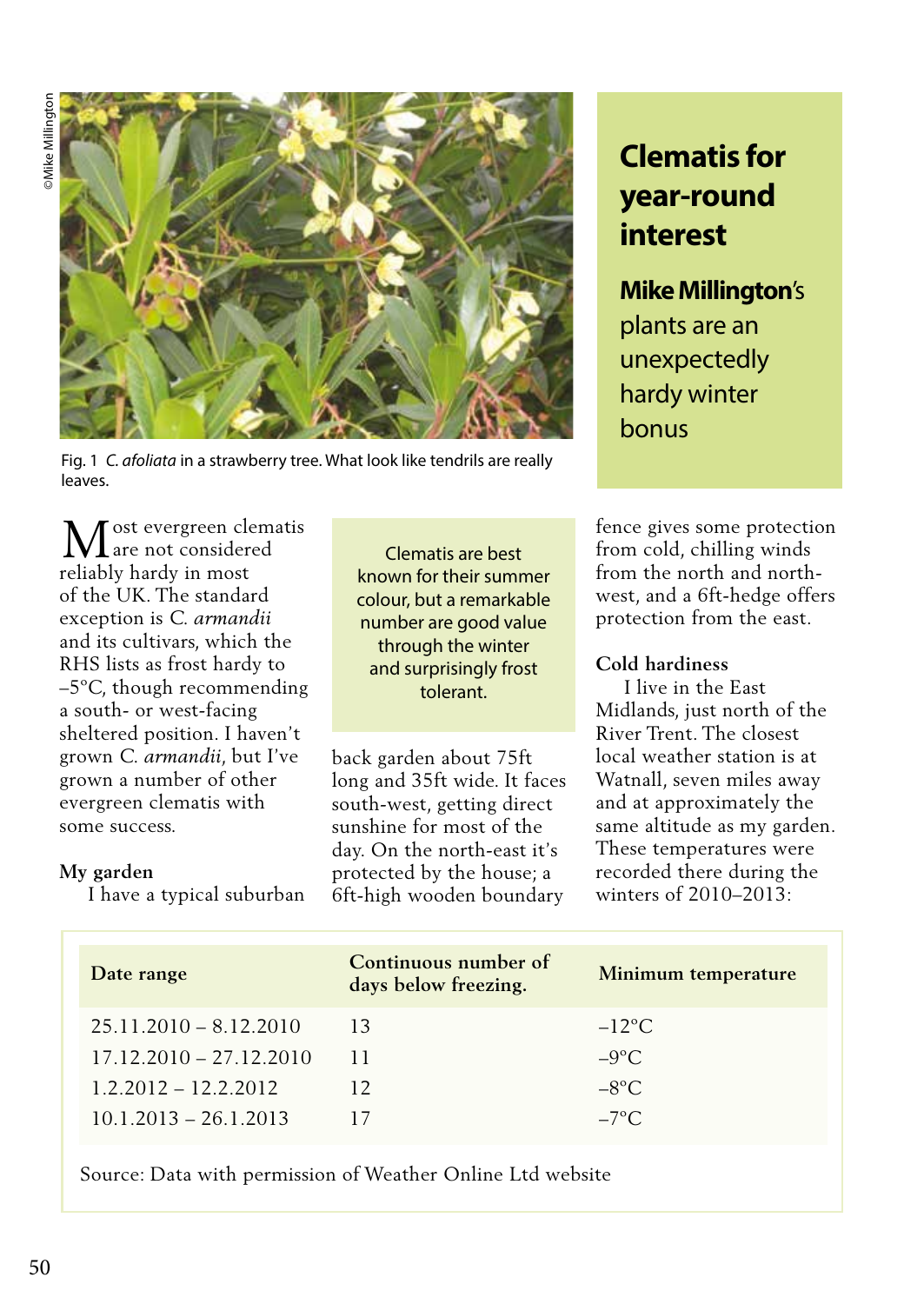Late November and December 2010 were remarkable not only for some of the lowest temperatures recorded in recent decades, but also for the extended periods below freezing. No fewer than 24 days in that period were below zero.

> The winters of 2010–13 would be expected to test the hardiness of any but fully hardy plants, so my clematis were thoroughly tested.

### **Clematis species**

*C. afoliata* (fig. 1). Bought from the (now closed) clematis nursery of Barry Fretwell in about 2003, this is an unusual plant in that it is virtually leafless, its only leaves tiny and tendril-like. It's another of those oddities that originate from New Zealand – leafless plants and flightless birds. It is dioecious, though I have never tried to determine this one's gender.

 It is often described as suitable for conservatories or a sheltered position against a wall (Lloyd with Bennett<sup>1</sup>; Evison<sup>2</sup>). Buczacki3 says it will 'scramble between shrubs in a warm, sheltered position', but 'should be considered barely hardy or tender'. Mine was planted as

a juvenile to grow into a very small strawberry tree, *Arbutus unedo*. As the tree has grown the clematis has kept up with it, forming a canopy in the centre of its crown. Never pruned, except to snip off any dead hanging stems, it is now about 15ft high. In the open garden, about 12ft away from the house, it has protection from the north but not the east. In early spring it has a good display of creamy pale-yellow flowers. Unfortunately it can now be appreciated only by looking down on it from a bedroom window.

 Some claim it is scented. I have not experienced this, possibly due to its height, or possibly due to its lack of scent (as others claim).

 How much longer it will keep up with the tree is another matter. Will it survive when the tree overtakes it and it is no longer in direct sunshine all day? That will be its next test.

# *C. cirrhosa* **var.** *balearica*

(figs 2a, b & c) Fairly well known as a good garden plant, many named cultivars are also available. I like the original species, and this is the second plant I have grown. The first, planted to grow up the same tree, survived for ten years then one summer it died for no obvious reason. Its replacement was planted late in 2009, just before the coldest winters in recent times.



Fig. 2a *C. cirrhosa* var. *balearica* flower buds.



Fig. 2b Maroon-speckled flowers delight on a cold winter day.



Fig. 2c Bronze foliage and seedheads.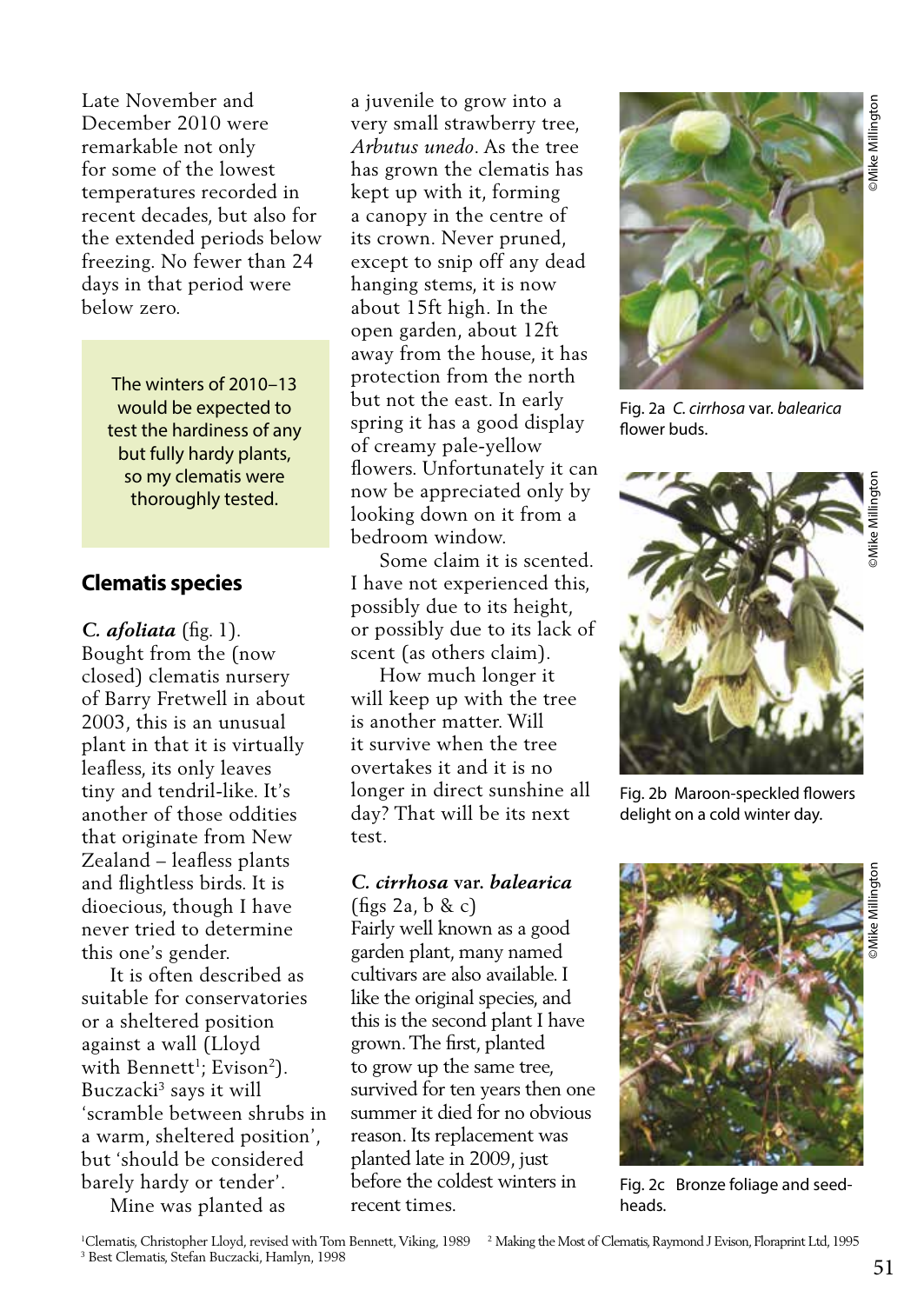

Figs 3a & b *C. urophylla* 'Winter Beauty'.



Fig. 3b

 It is listed as frost hardy to –5ºC in the *RHS A–Z Encyclopaedia.* Buczacki states that it is 'barely hardy', tolerating minimum temperatures of 0ºC to only –5ºC. Evison lists it as in hardiness zones 7–9  $(-1^{\circ}C$  to  $-18^{\circ}C)$ , while still recommending a sheltered south or west position. Lloyd & Bennett are

perhaps most convincing, describing a plant so widely distributed around the Mediterranean that 'some forms will be hardier than others, depending on the harshness of the climate of the region from which they originated'.

 Mine grows in the open garden with an amelanchier for support. The tree is about 15ft high and in 6 years the clematis has found its way to the top. It looks rather delicate, and doesn't seem to be restricting or damaging the tree in any way.

 The foliage is inconspicuous during the summer. During the winter the bronze feathery leaves are attractive close up, but its real merit is that it flowers from January to March. Lovely maroonspeckled cream bell-shaped flowers hanging from the bare branches of the tree look very good on a cold

winter day, and brighten up the garden at a particularly uninteresting time of year. It is not a massive eye-catching display, just a long succession of flowers that goes on for months in most winters.

 To date I've had no need to prune it. I've noticed that every spring it sends out new growth then, oddly, in summer some of the new growth dies back.

#### *C. urophylla* **'Winter**

**Beauty'** (figs 6 & 7) Readily available only recently, my plant was bought ten years ago specifically to grow up an ugly concrete post, with garden wire wound round it for support. The clematis did very well for several years, performed its task admirably by completely obscuring the post, looked good all year round as the glossy darkgreen leaves were attractive in their own right and served well as a background for the white bell flowers during the coldest part of the winter. It came through some very cold winters, then in summer two years ago some of the bottom leaves suddenly turned black and within a couple of weeks the whole plant was dead. (A nearby tree peony had died similarly a few weeks before.)

 I will try it again as it's a very good garden plant. But whether I will succeed in the same spot I don't know – if it's a fungal infection it could be still be in the soil.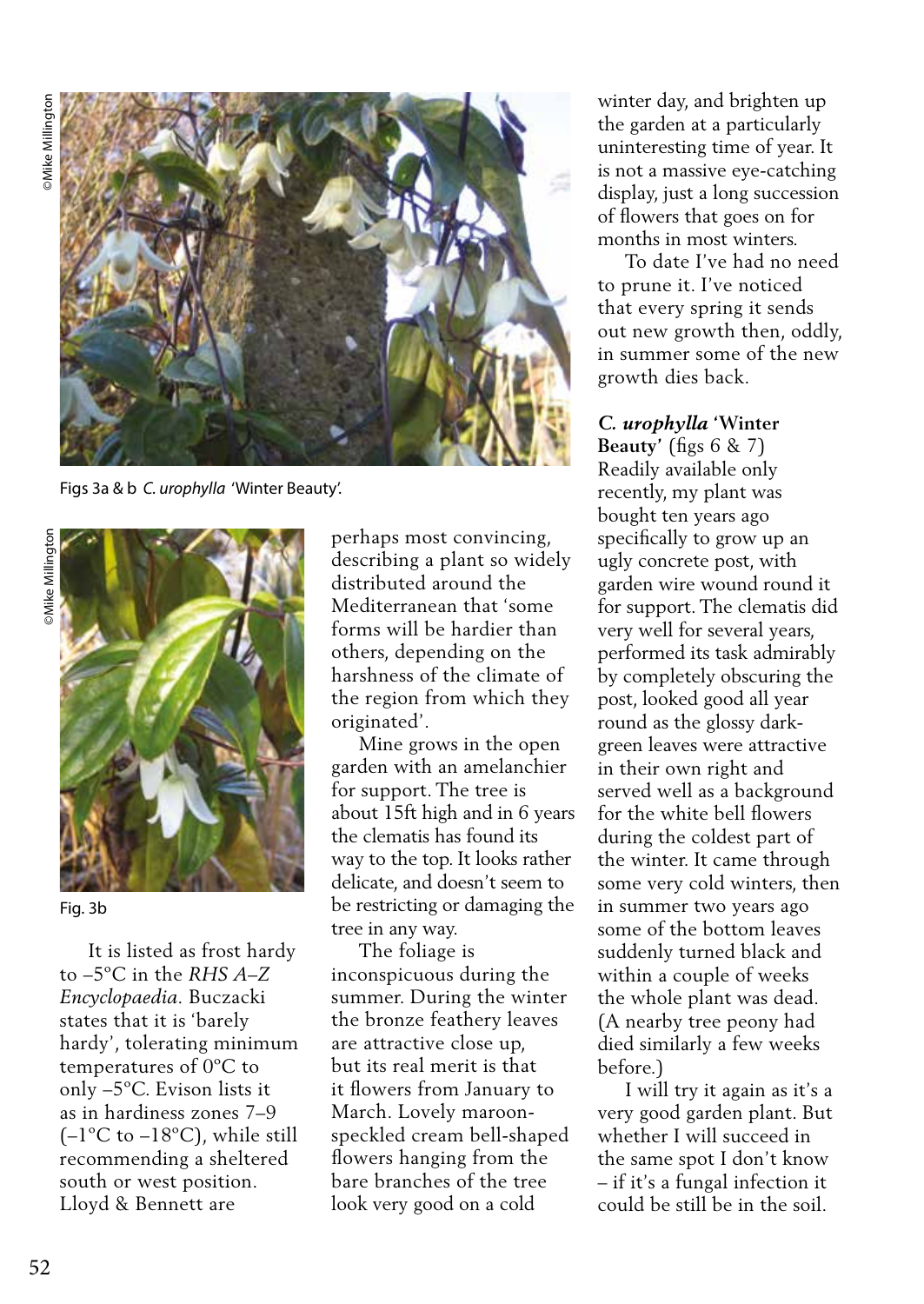

Figs 4a, b & c *C. napaulensis* attempting to cover a tree peony and a veratrum.

#### *C. napaulensis*

(figs 4a, b & c) Barry Fretwell was reluctant to sell one of these as it was the summer, dormant period. Nonetheless he found one with signs of life and over ten years later it's still doing well.

 It isn't evergreen, but winter-green. Another oddity which can work in the gardener's favour.

 It has a reputation for not being particularly hardy, although the *RHS A–Z Encyclopaedia*4 lists it as fully hardy (it is absent from the earlier 1996 edition, suggesting it's gaining popularity). Evison recommends a sheltered position including it in hardiness zones 8–9 (down to a minimum of  $-12^{\circ}$ C). Lloyd & Bennett describe it as 'somewhat tender'.

 Mine is planted in the open garden about 3ft away from a 6ft fence, giving it protection from the north and west winds. It was planted to grow through a mature tree peony, *Paeonia lutea*, 7ft high and 8ft spread; it quickly achieved

that, and then found its way halfway up a neighbouring full-sized conifer. Since the tree had to be cut down, in summer I prune it hard to keep it within the confines of the peony.

 Its leaves die back in summer, but at its messiest it's covered by the peony.



Fig. 4b Fig. 4c



©Mike Millington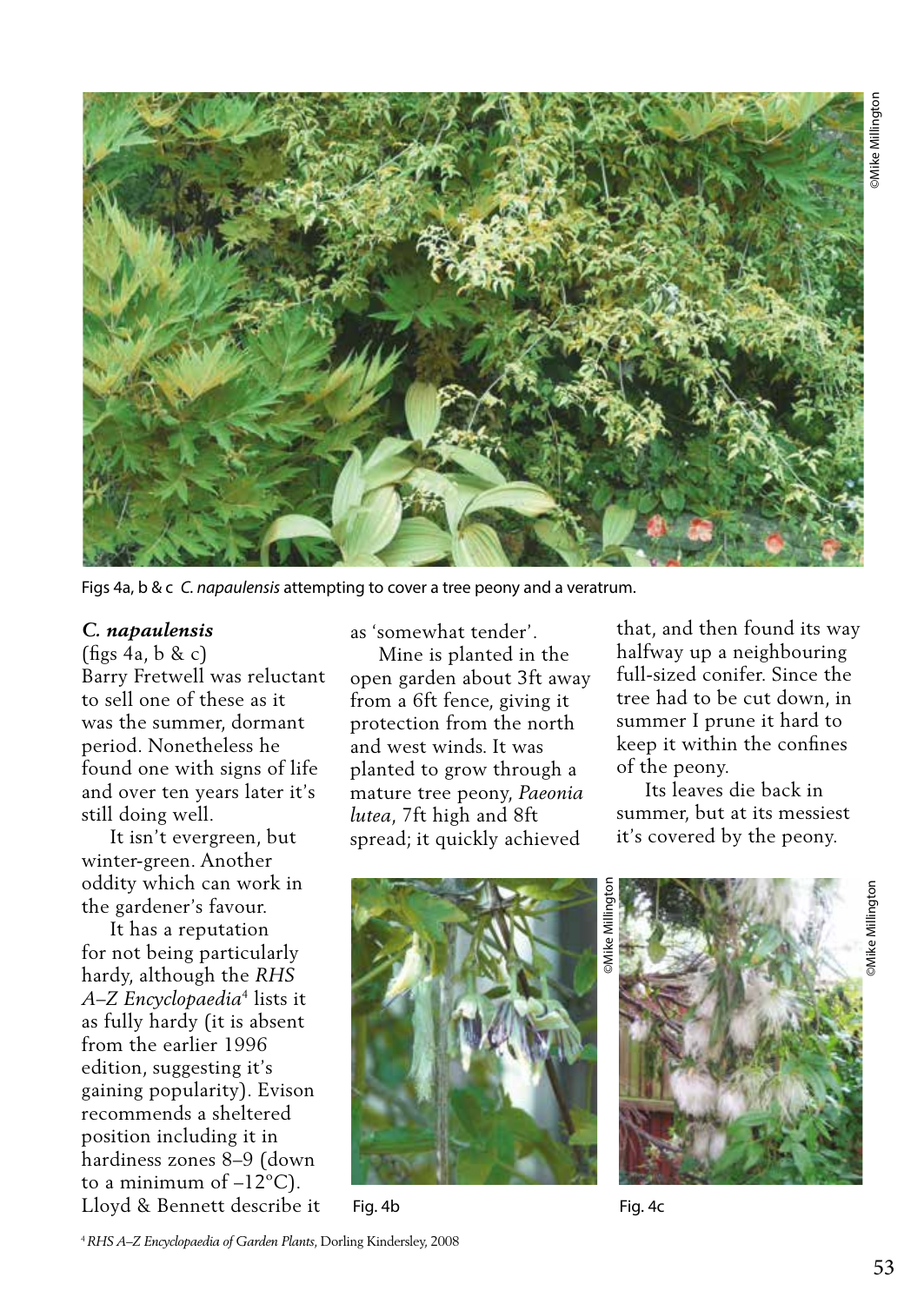

Fig. 5 *C. tibetana* subsp. *vernayi* flowers and seedheads in late summer.

In very late autumn, just as the peony is shedding its leaves, the clematis starts into growth, its bright green leaves most welcome. It cloaks the peony for the whole of the winter in a green canopy. Then at the coldest part of the year it starts flowering: fairly narrow, tubular bells of green and purple flowers that are attractive close up. *C. napaulensis* is a robust plant and stands up well to some fairly tough treatment. When the weather turns

really cold its leaves droop, and it looks as if it will keel over and die at any minute. But it has always recovered.

#### *C. tibetana* **subsp.** *vernayi*  (fig. 5)

Although not evergreen, I'm including this because it has genuine year-round interest.

 I bought it from a general-purpose garden centre rather than a specialist clematis nursery, so I hope it is correctly named. It's certainly a 'lemon peel'

clematis as the flowers are unmistakable: very thick petals resembling lemon peel, in a rather peculiar shade of greenish sulphur yellow. Most years it flowers profusely on the current season's growth in late summer, but it is not the flowers that are its best feature.

 Mine grows on an old quince tree which is very susceptible to a fungus disease that turns the leaves brown. This tree is kept only as a support for the clematis, which seems immune to this disease. Nor does it suffer from the rust to which many of my deciduous clematis have succumbed without treatment. It cloaks the unsightly quince very well during the summer with its rather attractive ferny glaucous leaves.

 It is in mid-winter when it's is most impressive. The seedheads stay on the plant and form silver-white fluffy balls that on a bright winter day glisten in the sunshine, and really stand out when covered with frost.

 It's a very robust, large plant. I prune it in spring by cutting back as much of the previous year's growth as I can reach. If left, it forms a dense impenetrable canopy that would probably finish off the tree.

#### *C. uncinata* (figs 6a)

Fergus Garrett at the Great Dixter nursery sold me this plant with the comment "That's a good one".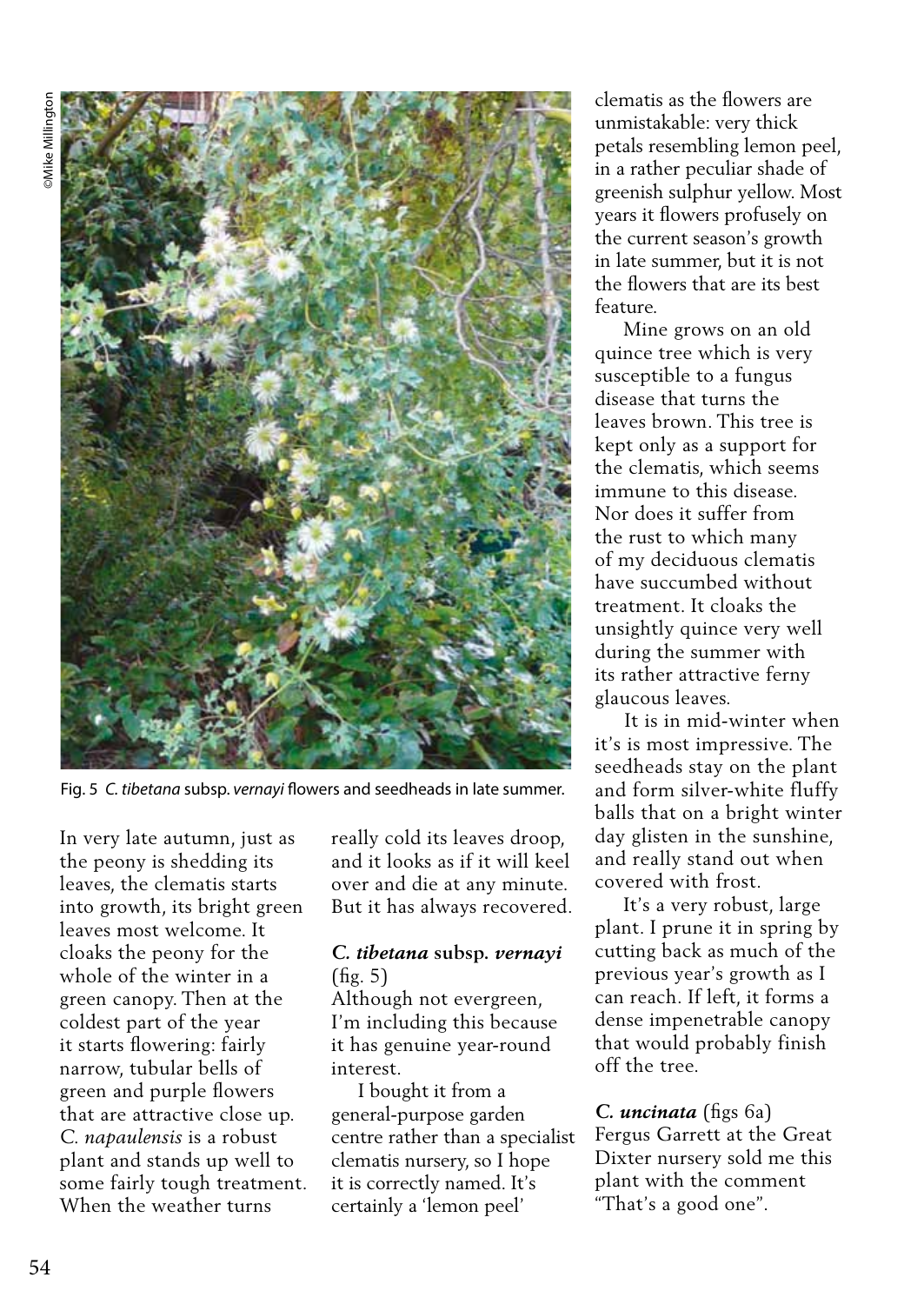I wasn't sure at the time whether he meant "That's a good species" or "That's a good specimen". Either way, it turned out to be true – it has become a truly remarkable plant.

 It was an established *C. uncinata* growing against a wall at Great Dixter, filling the air with scent in the midst of summer, that encouraged me to attempt to grow it. This is the only other one that I have seen growing. It is not frequently offered for sale. This is a real pity as it is a good garden plant in the right place. The *RHS Plant Finder* currently lists just one supplier, which I found was out of stock.

 I planted mine about ten years ago. This was my second attempt. The first I planted in the open garden, with the intention of using a fully grown conifer as the support. It was some distance from the house and lacked protection. Even during the milder winters at that time it gave up during its first winter.

 Directly outside the back of my house is a patio area, boxed in by the house and the high brick wall of my neighbour's garage at a right angle to the house, so well protected from the worst of the cold winds. This is where I planted the replacement, about 10ft away from the house and next to the brick garage wall, protected on all sides except the south-east.



Figs 6a Looking down on *C. uncinata,* the white flowers looking golden in the winter sun

 To support it I had an 8ft-square metal grid erected close to the brick wall. It proved to be hopelessly inadequate as despite its tender reputation it is big and rampant. It found its way into a neighbouring camellia, covering one side of it.

 Pruning is needed only to keep it under control, so every two or three years I cut it back severely to give the camellia some space. Autumn is the best time for pruning; a radical spring pruning reduces the flowering for that season as it flowers on the current season's growth.

 I think the leaves are more attractive than the more leathery ones of *C. armandii*. And whereas *C. armandii* flowers in the spring, when scents are often missed, *C. uncinata* flowers in my garden around the middle of July. (At Great Dixter, further south, it flowers two to three weeks earlier.)

 The flowers are the main reason for growing this plant. Each individual small white cruciform flower is nothing special, but en masse they form large trusses that cascade down the plant like cotton wool clouds and fill the garden (and my patio and living room) with a sweet, heady scent.

 *C. uncinata* and *C. armandii* have similar growing habits. Uncinata may be less hardy but it can thrive in a suitable spot. If you have a protected site it would be well worth considering.